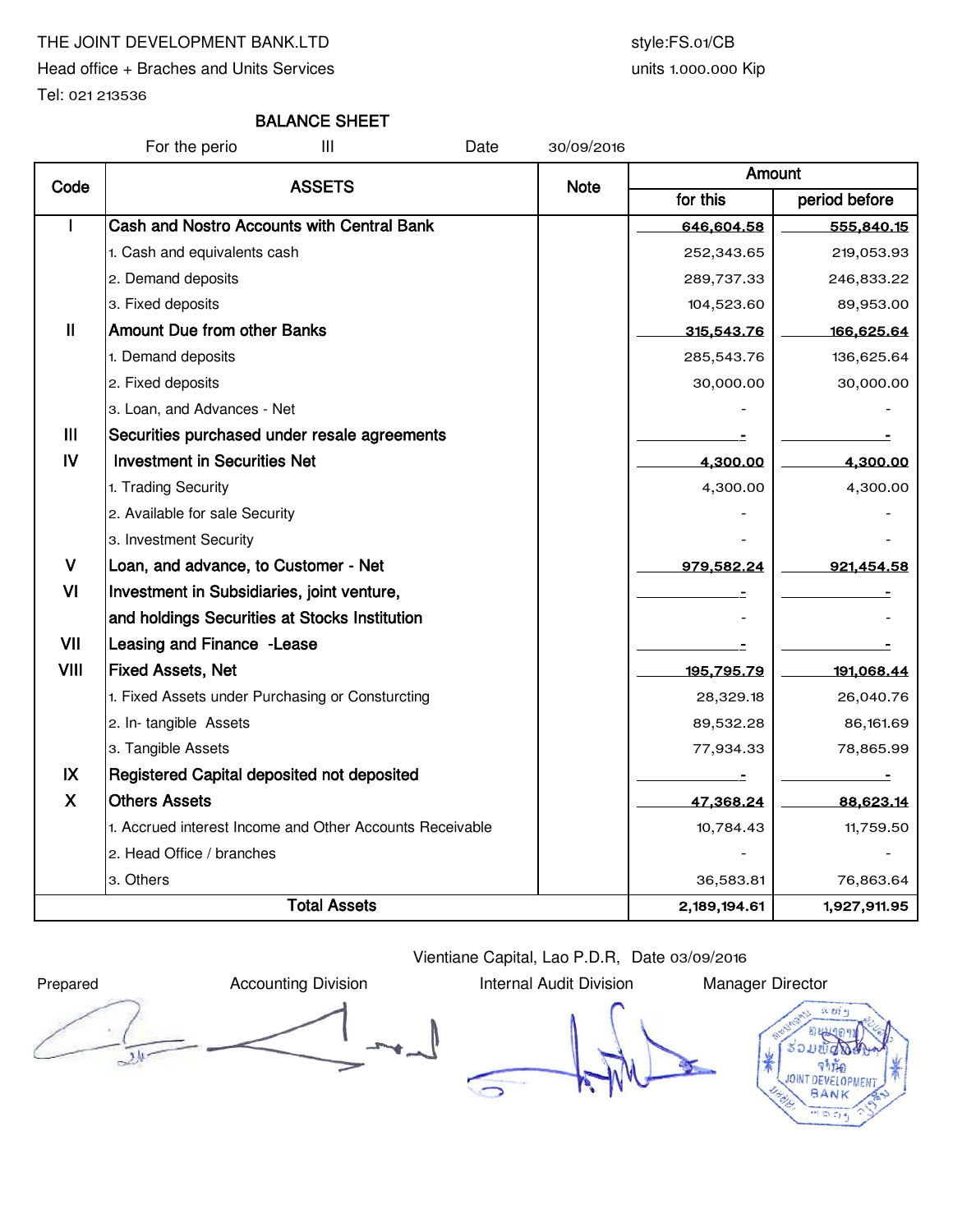THE JOINT DEVELOPMENT BANK.LTD style:FS.01/CB

Head office + Braches and Units Services and Units 1.000.000 Kip

Tel: 021 213536

# STATEMENT OF CASH FLOWS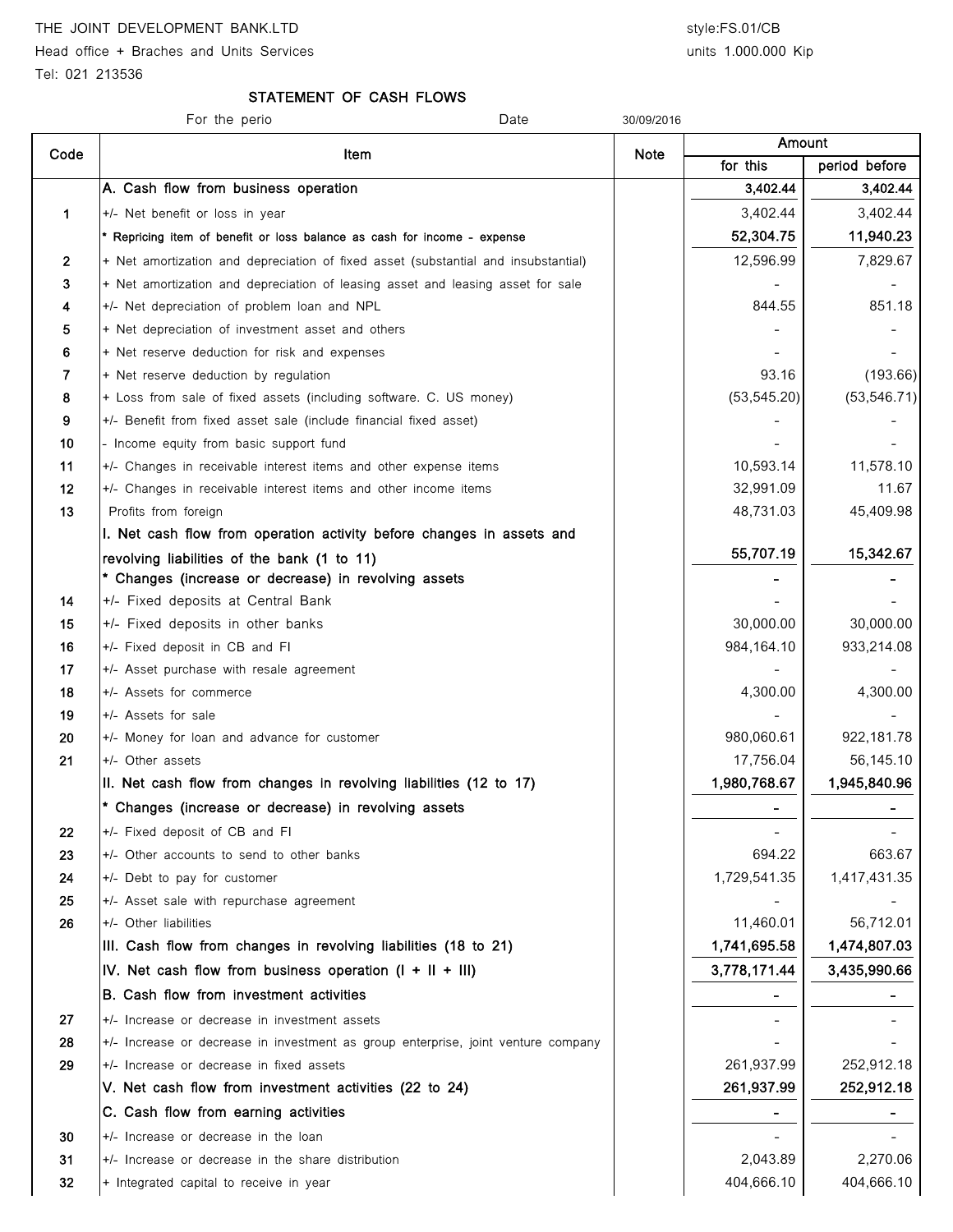| 33 | l+ Dividend                                                        | $\overline{\phantom{0}}$ |              |
|----|--------------------------------------------------------------------|--------------------------|--------------|
|    | VI. Net cash flow from earning activities (25 to 27)               | 406,709.99               | 406,936.16   |
|    | VII. Increase or decrease of ash and cash equivalent (IV + V + VI) | 4,446,819.42             | 4,095,839.00 |
|    | Cash and cash equivalents at the end of the year                   | $\blacksquare$           |              |
| 34 | Cash and cash equivalent                                           | $\overline{\phantom{0}}$ |              |
|    | Cash and cash equivalents remaining end                            | $\blacksquare$           |              |
| 35 | Cash and cash equivalent                                           | 252.343.65               | 219,053.93   |

Prepared **Accounting Division** Internal Audit Division Manager Director I  $\mathcal{F}_{\mathcal{A}}$ 

Vientiane Capital, Lao P.D.R, Date 03/09/2016

 $56.817$ จ้อมพินตร 米 **SUBRATION**  $-15.7$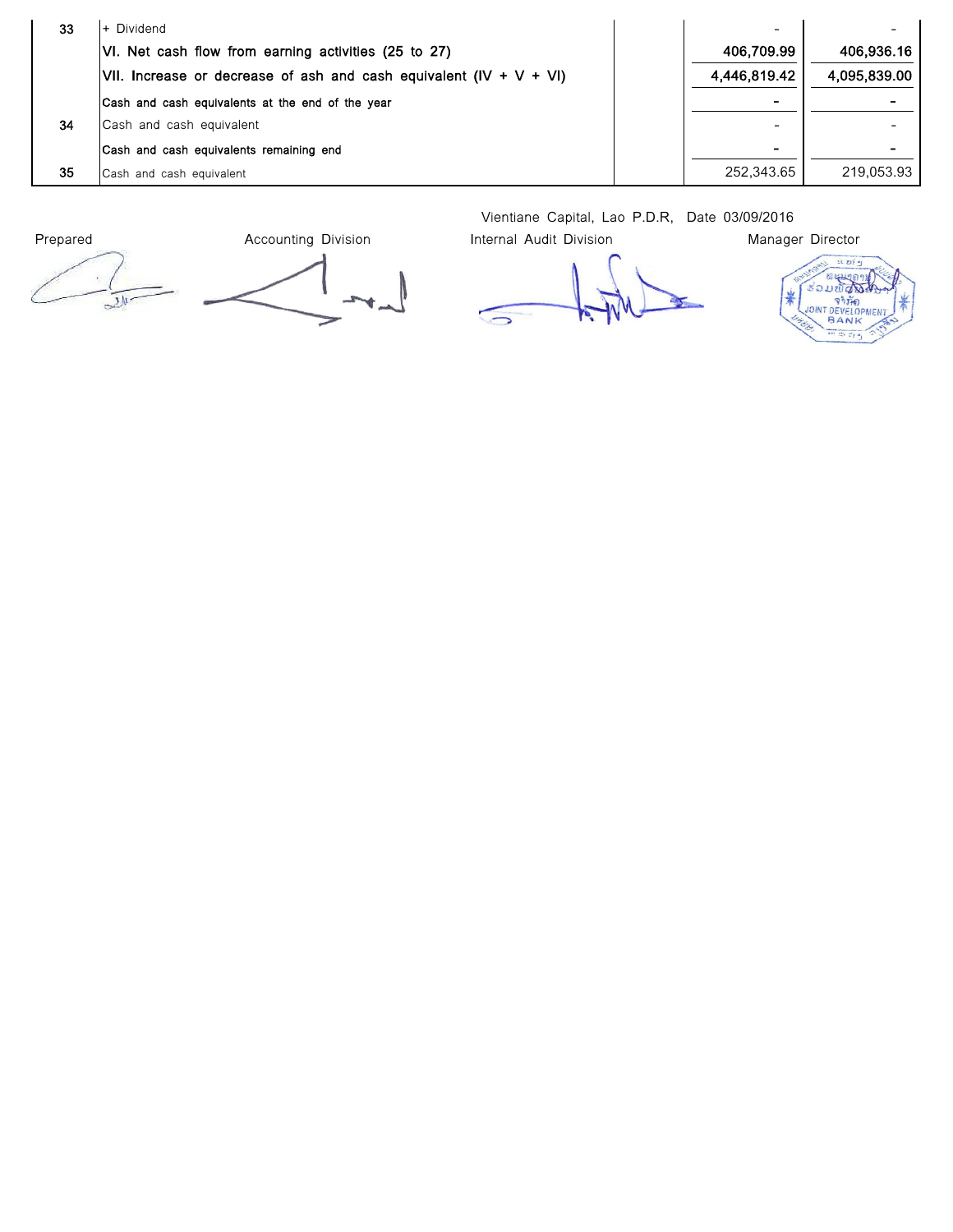THE JOINT DEVELOPMENT BANK.LTD style:FS.02/CB

Head office + Braches and Units Services Tel: 021 213536

units 1.000.000 Kip

For the perio 30/09/2016

#### STATEMENT OF INCOME

| Code            | Item                                                                              | <b>Note</b> | Amount     |               |
|-----------------|-----------------------------------------------------------------------------------|-------------|------------|---------------|
|                 |                                                                                   |             | for this   | period before |
|                 | A. Operating Incomes and Expenses                                                 |             |            |               |
| $\mathbf 1$     | + Interest Income and its equivalents                                             |             | 75,129.42  | 53,166.88     |
|                 | Interest and its equivalents from Inter banks<br>1.1                              |             | 2,842.28   | 1,884.34      |
|                 | 1.2<br>Interest and its equivalents from Customer                                 |             | 72,287.14  | 51,282.54     |
|                 | 1.3 Interest for Securities purchased under resale agreement                      |             |            |               |
|                 | 1.4 Interest and its equivalents from Investment in Securities                    |             |            |               |
|                 | 1.5 Other Interest                                                                |             |            |               |
| $\overline{2}$  | - Interest Expenes and its equivalents                                            |             | 50,423.69  | 31,277.41     |
|                 | 2.1 Interest Expenses and its equivalents on inter bank                           |             | 2,471.65   | 1,737.60      |
|                 | 2.2 Interest Expenes and its equivalents on Customer                              |             | 47,952.04  | 29,472.82     |
|                 | 2.3 Interest Expenses on Securities sold under repurchased agreement              |             |            | 66.99         |
|                 | 2.4 Interest Expense on Certificates of deposit                                   |             |            |               |
|                 | 2.5 Interest and Interest Equivalent                                              |             |            |               |
| 3               | +/- Gain(or loss) on trading Gold and other precious metals                       |             |            |               |
|                 | I. Incomes - Expense Interest margin                                              |             | 125,553.11 | 84,444.29     |
| 4               | 4. Incomes from leasing and lease available to buy                                |             | 62.45      | 38.49         |
| 5               | 5. Expenses on leasing and Lease available to buy                                 |             |            |               |
| 6               | 6. Incomes from rent                                                              |             |            |               |
| 7               | 7. Expenses on rent                                                               |             |            |               |
| 8               | 8. Expenses from Capital and from stock holders                                   |             | 150.00     | 150.00        |
| 9               | 9. Incomes from Commissions and financial Services                                |             | 34,738.05  | 22,577.59     |
| 10              | 10. Expenses Commissions and financial Services                                   |             | 6,446.59   | (4, 331.50)   |
| 11              | 11. Profit or loss on Trading Security                                            |             |            |               |
| 12 <sup>°</sup> | 12. Profit or loss from Security AvailableCEfor sale                              |             |            |               |
| 13              | 13. Net Profit or loss on foreign Exchange                                        |             | 2,527.87   | 2,988.36      |
| 14              | 14. Net Profit or loss on trading Conditional Instrument                          |             |            |               |
|                 | II. Net Operating Income                                                          |             | 169,478.07 | 105,867.23    |
|                 | + Income and expenditure                                                          |             |            |               |
| 15              | 15. Other operating Incomes                                                       |             | 30,385.82  | 17,047.04     |
| 16              | 16. Administation Expenses                                                        |             | 44,858.25  | 29,048.13     |
|                 | 16.1 Employee Expenses                                                            |             | 25,831.32  | 17,597.16     |
|                 | 16.2 Other Adminitrative Expenses                                                 |             | 19,026.94  | 11,450.97     |
| 17              | 17. Amortization and depreciation expenses trangible and intrangible fixed assets |             | 12,596.99  | 8,297.03      |
| 18              | 18. Other Operating Expense in Business                                           |             | 27,378.16  | 21,533.10     |
| 19              | 19. Net Income or Expenses on Revalution Debt and off- B/S items                  |             | 13,432.71  | 9,297.82      |
|                 | 19.1 Depreciation on debt and Debt Payable                                        |             | 6,958.88   | 4,900.50      |
|                 | 19.2 Reverse depreciation on debt and income from write off Debt                  |             | 6,473.83   | 4,397.32      |
| 20              | 20. Net Income or Expenses to change fixed financial valuable                     |             |            |               |
|                 | III. Incomes and Expenses                                                         |             | 128,651.93 | 85,223.12     |
|                 | IV. Item Extraordinary before Resulf                                              |             | 40,826.14  | 20,644.11     |
| 21              | 21. Income taxes                                                                  |             |            |               |
|                 | VI. Resulting in net                                                              |             | 804.87     | 1,442.38      |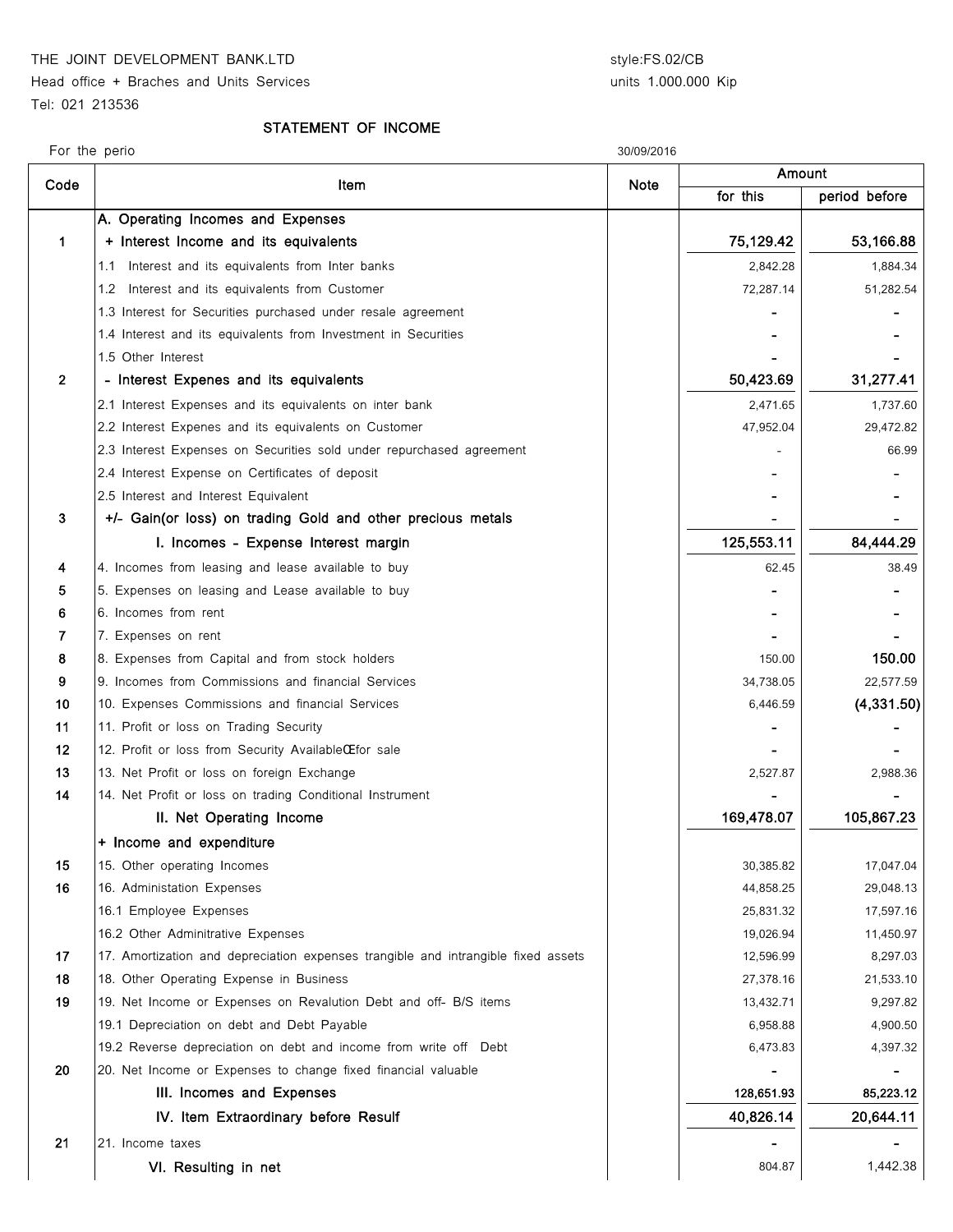| 22. Changes in additional funds from asset valuation          | 23.671.96 | 23.671.96      |
|---------------------------------------------------------------|-----------|----------------|
| 23. Profit (loss) from valuation of securities for sale       |           |                |
| 24. Tax profits arising from elements outside business income | -         | $\blacksquare$ |
| Total profit (loss) in Business Net (22+23+24)                | 23,671.96 | 23.671.96      |

Vientiane Capital, Lao P.D.R, Date 03/09/2016

Prepared **Accounting Division** Internal Audit Division Manager Director  $5<sub>h</sub>$  $\rightarrow$ 

**SOUTHERNAL SOLUTION** \*